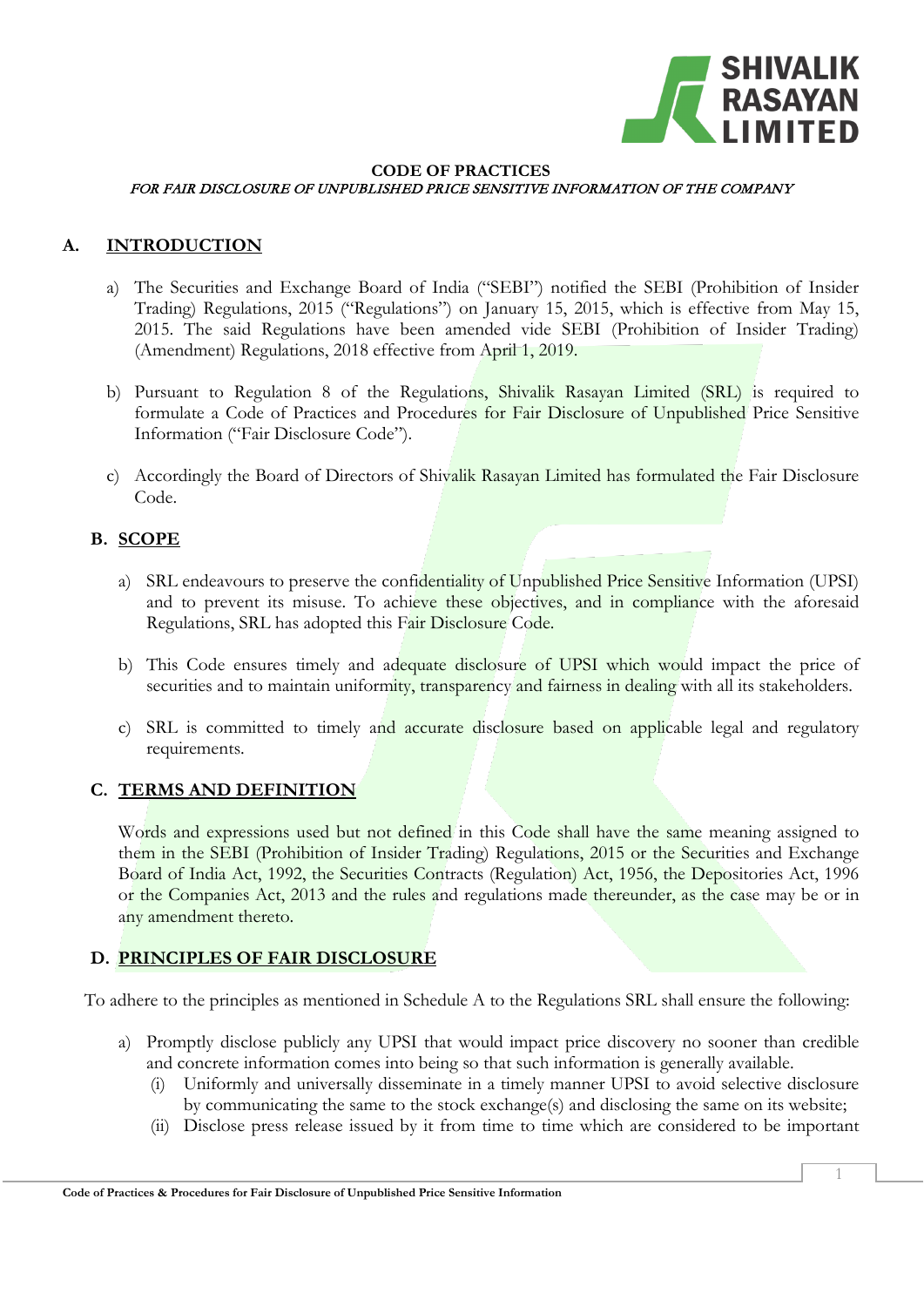

for the general public besides putting the same on Company's website;

- (ii) Put on Company's website quarterly and annual financial results and all investor presentations pertaining to such financial results for reference of the general public.
- b) Employees of the Company shall not respond under any circumstances to enquiries from the Stock Exchanges, the media or others unless authorised to do so by the Chief Investor Relations Officer (CIRO) of the Company.
- c) Promptly disseminate UPSI that gets disclosed selectively, inadvertently or otherwise to make such information generally available.
- d) Provide appropriate and fair response to queries on news reports and requests for verification of market rumours by Regulatory Authorities such as Stock Exchanges etc.
- e) Ensure that information shared with analysts and research personnel is not UPSI.
- f) The Company communicates with its Institutional shareholders through meetings with analysts and discussions between fund managers and management. The Company also participates at investor conferences from time to time. All interactions with institutional shareholders, fund managers and analysts are based on generally available information that is accessible to the public on a non- discriminative basis.

Details relating to quarterly performance and financial results are disseminated to the shareholders through press releases and uploaded on Company's website.

g) Handle all price sensitive information on a need-to-know basis by creating suitable safeguards to avoid UPSI becoming available to any person who is not required to have access to such information. UPSI, may however be disclosed, to persons who need such information for furtherance of legitimate purposes.

For determining legitimate purposes, the below mentioned policy shall be adhered to:

- (i) UPSI can be shared only on a need-to-know basis and for legitimate purposes and not to evade or circumvent the prohibitions of the Regulations.
- (ii) UPSI can be shared in the ordinary course of business only if the same is necessary to be shared in order to complete any task/ activity/ deal including any other assignment for furtherance of the business interests of the Company.
- (iii) Subject to conditions prescribed in (i) and (ii) above, UPSI can be shared with partners, collaborators, lenders, customers, suppliers, merchant bankers, legal advisors, auditors, insolvency professionals or other advisors or consultants etc. in respect of proposed assignment or in order to avail professional services from them or other business purposes, as the case may be. UPSI can also be shared in case same is mandatory for performance of duties or discharge of legal obligations.

Any person in receipt of UPSI pursuant to a legitimate purpose shall be considered an "insider" for purposes of the Regulations.